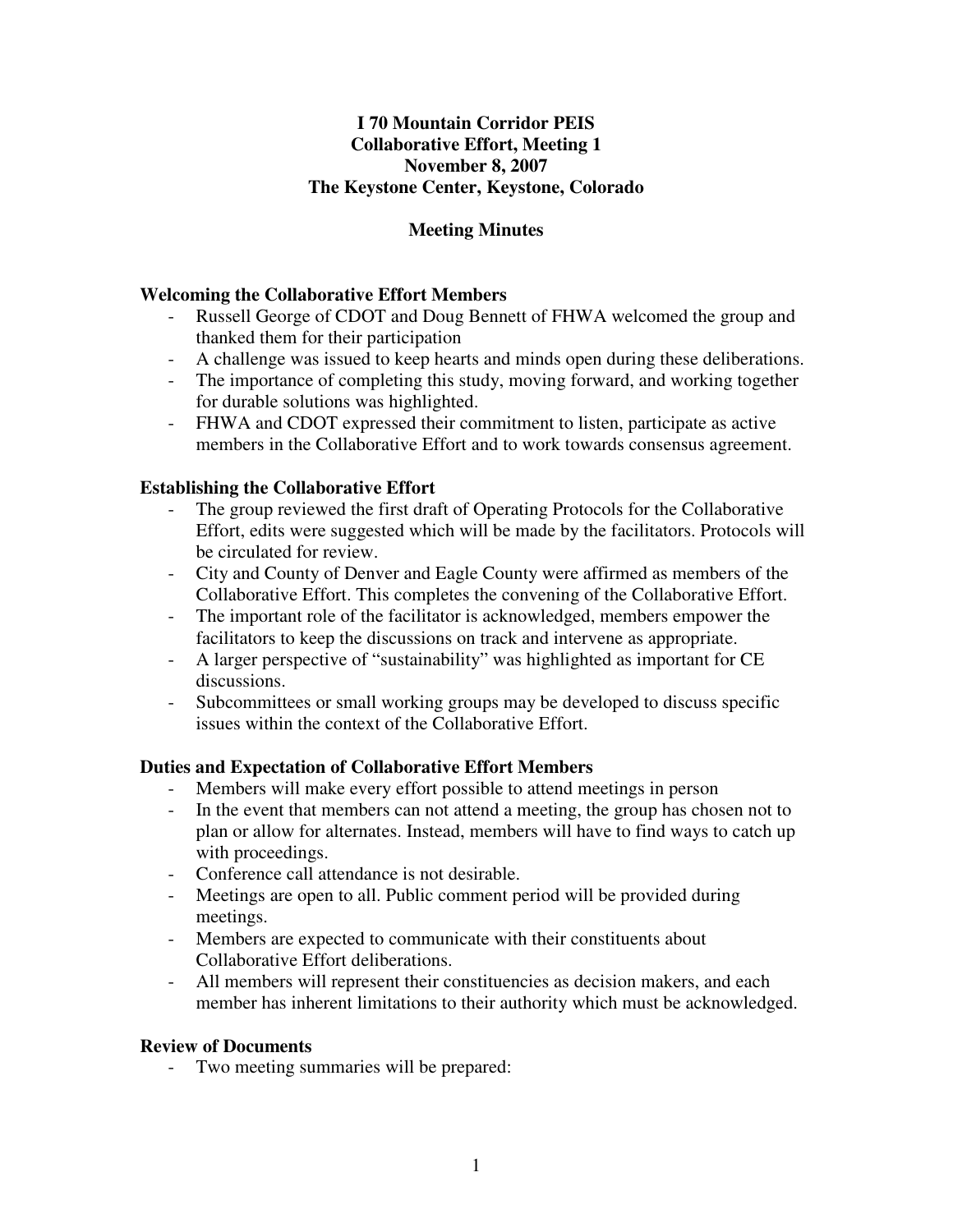- o Short "Summary Notes" will be prepared and approved in the meeting of that day and will be available for circulation shortly after the meeting.
- o Longer "Meeting Minutes" will be prepared and circulated.
- Rather than a document review team, the group decided that all Collaborative Effort members will receive materials at the same time.

### **Expectations of the Working Group**

- A strong consensus among members about a recommended alternative is the goal and will be a critical part of any durable, realistic solution.
- Collaborative Effort members have a duty to keep their constituencies abreast of deliberations. Consensus "beyond the room" including support statewide, will be necessary to eventually implement a solution.
- It is important that Collaborative Effort discussions are expeditious while also thorough. It is a realistic goal to conduct Collaborative Effort discussions within 6-8 months.
- The Collaborative Effort will address both substantive and procedural issues:
	- o Substantive deliberations will focus on questions relevant to the Tier 1 PEIS, such as mode choices, alignments and environmental protection and any mitigation.
	- o Procedural agreements will address how analysis, design and decision making continues for transportation improvements through and beyond the PEIS.
- The Collaborative Effort should consider, and where appropriate, offer guidance regarding near-term projects that may be initiated or completed before the PEIS or CSS efforts are completed.
- Collaborative Effort discussions should be cognizant of larger regional, state, national and global issues. For example, fossil fuel availability and costs and carbon emissions are some of the larger sustainability issues that should help frame Collaborative Effort discussions.

#### **Key Issues for Discussion by the Working Group**

The following were recognized as some of the important issues for discussion by the Collaborative Effort:

- How to incorporate a 50 year vision in transportation planning in the corridor:
	- o How to develop accurate or confident assumptions about costs, travel, demand, modes, technology
- How to consider Peak Oil, changing fuel prices, developing transportation technologies and global climate change.
- Cost considerations both long term and short term by-alternative
- Review of existing analysis and data in the PEIS
- Avoidance versus mitigation of environmental impacts
- Historic Impacts of different alternatives
- Cumulative, secondary and indirect impacts.
- Possible and realistic funding scenarios for any solution
- The amount of traffic volume and congestion that is desirable and/or acceptable